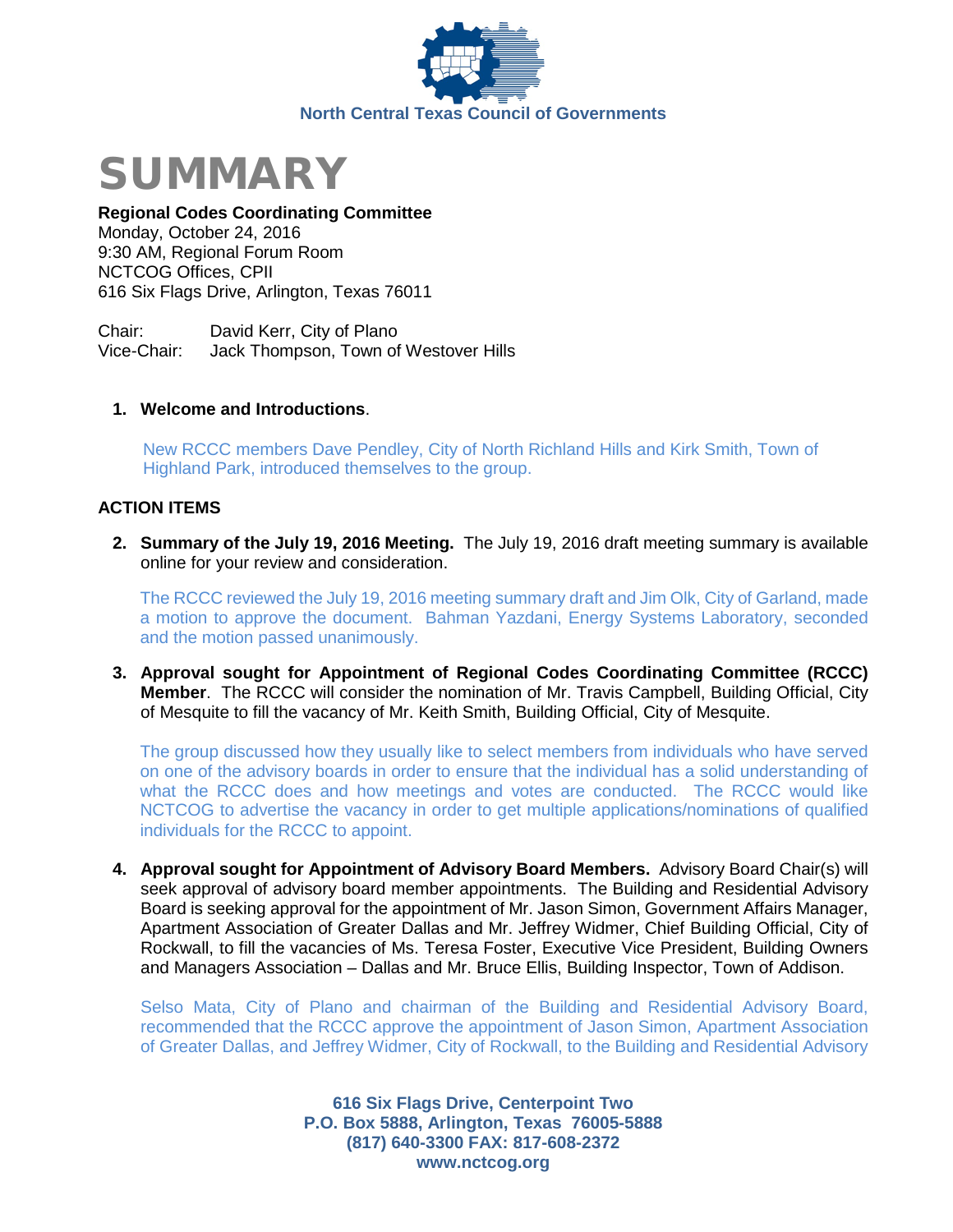Board. Selso Mata made a motion to approve. Jim Olk seconded and the motion passed unanimously.

# **DISCUSSION**

**5. Work Program Update** (David Kerr) – The committee will discuss the progress being made on developing a Work Program for the RCCC.

David Kerr, City of Plano (Chair), and Cassidy Campbell, NCTCOG, provided an overview of the progress being made on drafting a Work Program for the RCCC. The Work Program is drafted to reflect the three-year codes cycle, is expected to begin in Fiscal Year 2018, and NCTCOG hopes to have a draft ready for the RCCC to review by the next meeting. David Kerr invited anyone on the RCCC to attend the Work Program meeting held in the afternoon (October 24, 2016).

**6. RCCC By-Laws** – The RCCC by-laws need to be updated. NCTCOG staff will request volunteers to form a subcommittee to review and revise the by-laws.

NCTCOG requested volunteers to form a subcommittee of 3-5 members to help revise and update the RCCC by-laws. Bahman Yazdani suggested that language be added regarding the member qualifications discussed in item 3. The volunteers for the subcommittee are: Bob Morgan, Jim Olk, Bruce Rachel, Selso Mata, and David Pendley.

#### **7. Advisory Board Updates**

- Review and Consideration of the 2015 Swimming Pool and Spa Code Regional Recommended Amendments (Selso Mata)
- Special Inspection Discussion and Revised Forms Discussion (Selso Mata)

Selso Mata provided an update on the progress on the Swimming Pool and Spa Code Regional Recommended Amendments, informing the group that amendment suggestions were brought forward by working groups. They have made significant progress and will likely have another meeting in November or December to try to finalize the recommended amendments. Additionally, Mr. Mata informed the group that the Special Inspection Forms are almost complete, but there is more work to be done with additional stakeholders in order to finalize them.

### **OTHER BUSINESS AND ROUNDTABLE DISCUSSION**

#### **8. Future Agenda Items**.

**9. Roundtable Topics/Other Business**. RCCC members and NCTCOG may share additional items of interest as time allows.

Bahman Yazdani suggested a report be prepared regarding relevant bills being introduced during the 85<sup>th</sup> Legislative Session. NCTCOG will coordinate with Jim Olk, who has previously shared this information with the committee, to prepare the report.

Gary Jones, International Association of Electrical Inspectors and chairman of the Electrical Advisory Board, reminded the group that the next Electrical Advisory Board meeting will be held in December 2016.

> **616 Six Flags Drive, Centerpoint Two P.O. Box 5888, Arlington, Texas 76005-5888 (817) 640-3300 FAX: 817-608-2372 www.nctcog.org**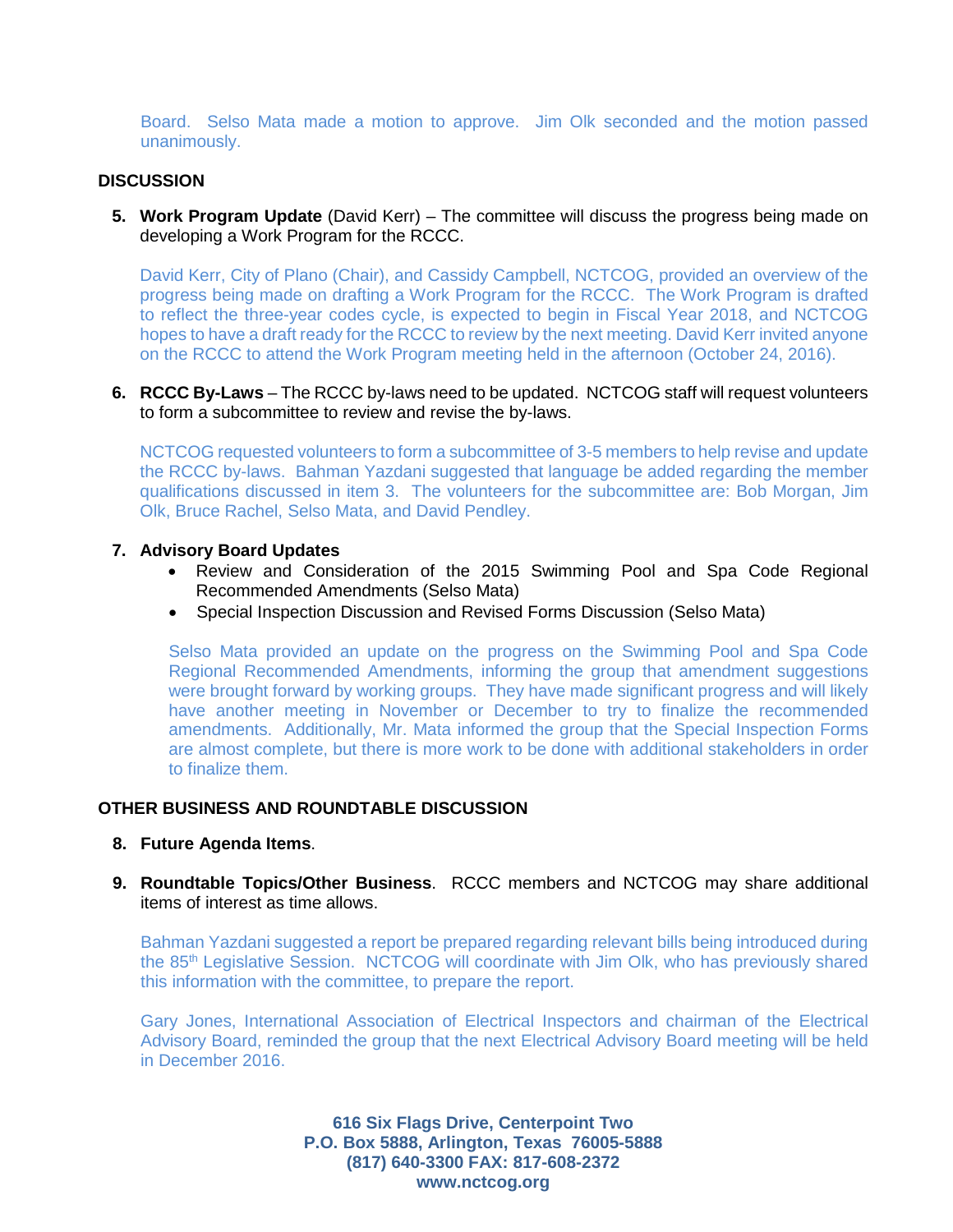

NCTCOG informed the group that Oncor had no further updates at the moment; NCTCOG will continue to coordinate with Oncor to ensure that when updates are available, the RCCC will be notified. NCTCOG also announced to the group the opportunity to attend the North Central Texas Energy Forum.

Jack Baxley, TEXO, informed the group that his organization was suing the Secretary of State regarding concerns over the rules for drug testing after an accident.

Selso Mata discussed the upcoming International Code Council (ICC) voting and guidelines. He suggested that in the future, the RCCC coordinate a meeting specifically for voting on new ICC codes. He suggested the RCCC split up voting items to research in advance of the meeting and then everyone would present his/her research to the group and then voters could vote and have technical resources available to them in the same room. Mr. Kerr suggested that this be added to the Work Program and also suggested that the focus be on bringing in small communities to help educate them on the ICC voting procedures and guidelines.

David Lehde, Dallas Builders Association, briefed the group on the United States Postal Service (USPS) policy changes that are currently impacting certain areas in the North Central Texas Region. The policy changes regard the shift from curbside delivery to centralized delivery. NCTCOG is coordinating with the USPS to provide more information to the region regarding these changes and is expecting to host a workshop.

# **10. Schedule for the Next RCCC Meeting**. The next meeting date is to be determined.

### **11. Adjournment**.

If you have any questions regarding the meeting or agenda items, please contact Cassidy Campbell by phone at (817) 608-2368, or by email at [ccampbell@nctcog.org.](mailto:ccampbell@nctcog.org)

If you plan to attend this public meeting and you have a disability that requires special arrangements at the meeting, please contact Asher Hallman by phone at (817) 695-3231 or by email at a.hallman@nctcog.org, 72 hours in advance of the meeting. Reasonable accommodations will be made to assist your needs.

> **616 Six Flags Drive, Centerpoint Two P.O. Box 5888, Arlington, Texas 76005-5888 (817) 640-3300 FAX: 817-608-2372 www.nctcog.org**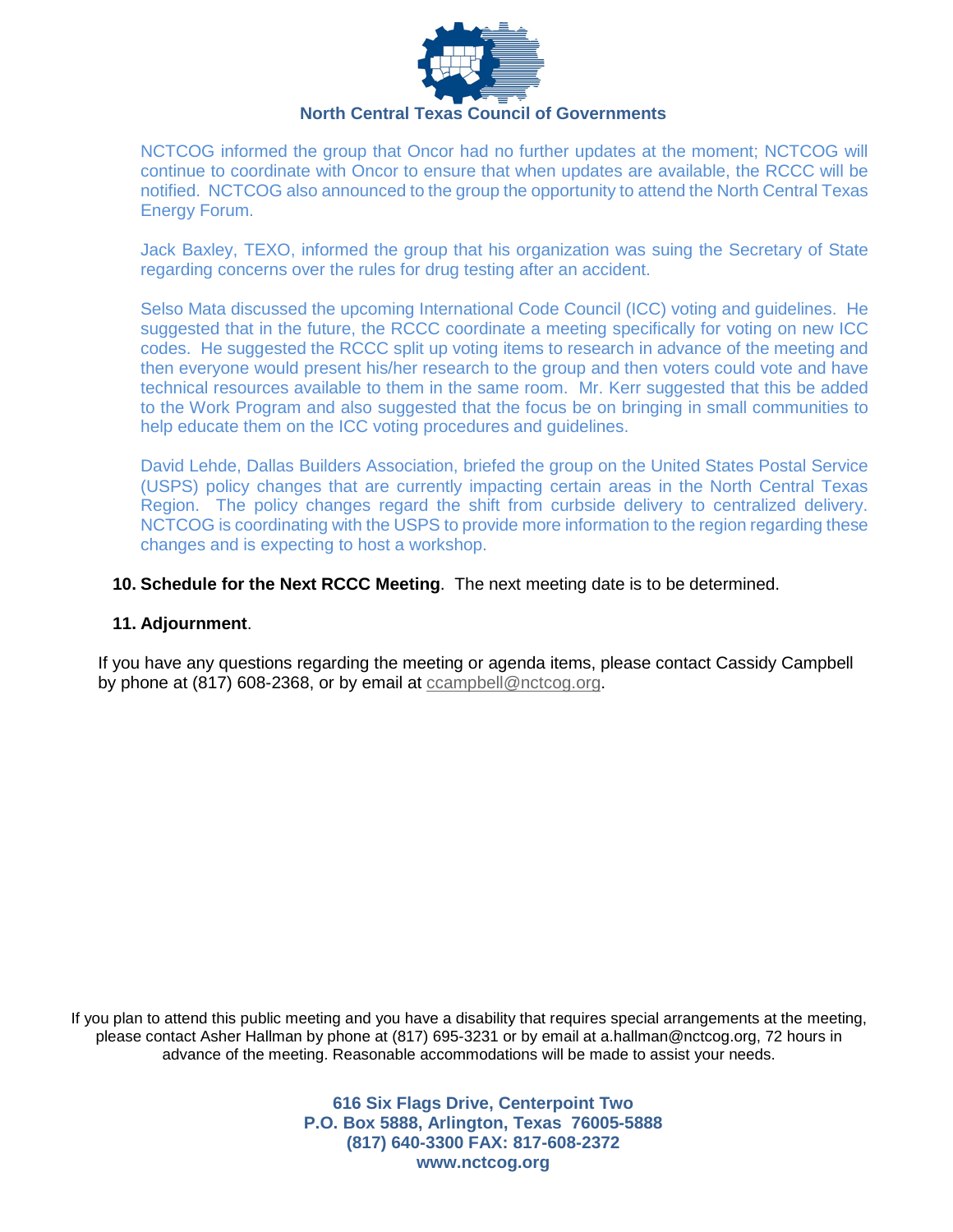Regional Codes Coordinating Committee<br>9:30am – Monday, October 24, 2016<br>Fred Keithley Conference Room



# **MEMBER SIGN IN SHEET**

| <b>NAME</b>             | <b>SIGNATURE</b> | <b>ORGANIZATION</b>                            |
|-------------------------|------------------|------------------------------------------------|
| <b>Larry Bartlett</b>   |                  | <b>TDIndustries</b>                            |
| <b>Joe Bass</b>         |                  | <b>Hillwood</b>                                |
| <b>Jack Baxley</b>      |                  | <b>TEXO</b>                                    |
| <b>Travis Campbell</b>  |                  | <b>City of Mesquite</b>                        |
| <b>Clayton Chandler</b> |                  | <b>City of Mansfield</b>                       |
| <b>Paul Coker</b>       | bul Coker        | <b>City of Mansfield</b>                       |
| <b>Greg Contreras</b>   |                  | <b>City of Duncanville</b>                     |
| <b>Steve Covington</b>  |                  | <b>City of Frisco</b>                          |
| <b>Ed Dryden</b>        |                  | <b>City of Dallas</b>                          |
| <b>Stan Folsom</b>      |                  | Systemhause                                    |
| <b>Tommy Ford</b>       |                  | <b>Tommy Ford Construction Company</b>         |
| <b>Allison Gray</b>     |                  | <b>City of Fort Worth</b>                      |
| <b>Danny Hartz</b>      |                  | <b>Town of Flower Mound</b>                    |
| <b>Gary Jones</b>       |                  | <b>G.W. Jones Consulting</b>                   |
| <b>David Kerr</b>       |                  | <b>City of Plano</b>                           |
| <b>David Lehde</b>      |                  | <b>Dallas Builders Association</b>             |
| <b>Selso Mata</b>       |                  | <b>City of Plano</b>                           |
| <b>Bob Morgan</b>       |                  | <b>City of Fort Worth</b>                      |
| Jim Olk                 |                  | <b>City of Garland</b>                         |
| <b>Ted Padgett</b>      |                  | <b>City of Dallas - Fire Department</b>        |
| <b>David Pendley</b>    |                  | <b>City of North Richland Hills</b>            |
| <b>Amy Porter</b>       |                  | <b>UT Dallas</b>                               |
| <b>Bruce Rachel</b>     |                  | Hensley Lamkin Rachel, Inc.                    |
| <b>Rick Ripley</b>      |                  | <b>City of Arlington</b>                       |
| <b>Kirk Smith</b>       |                  | <b>Town of Highland Park</b>                   |
| <b>Jack Thompson</b>    |                  | Town of Westover Hills                         |
| <b>Gilbert Urvina</b>   |                  | <b>City of Frisco</b>                          |
| <b>Bahman Yazdani</b>   |                  | <b>Texas A&amp;M Energy Systems Laboratory</b> |